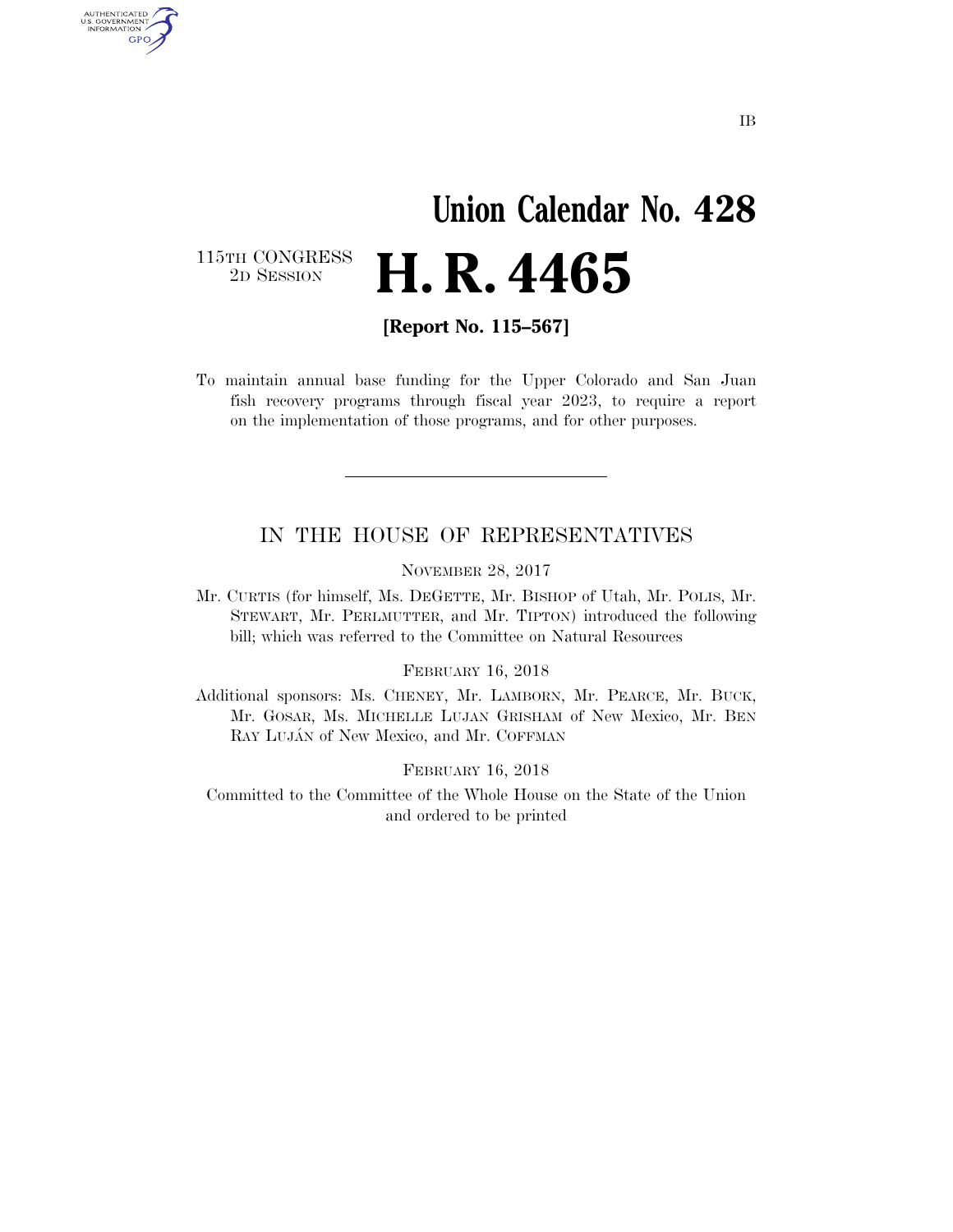### **A BILL**

To maintain annual base funding for the Upper Colorado and San Juan fish recovery programs through fiscal year 2023, to require a report on the implementation of those programs, and for other purposes.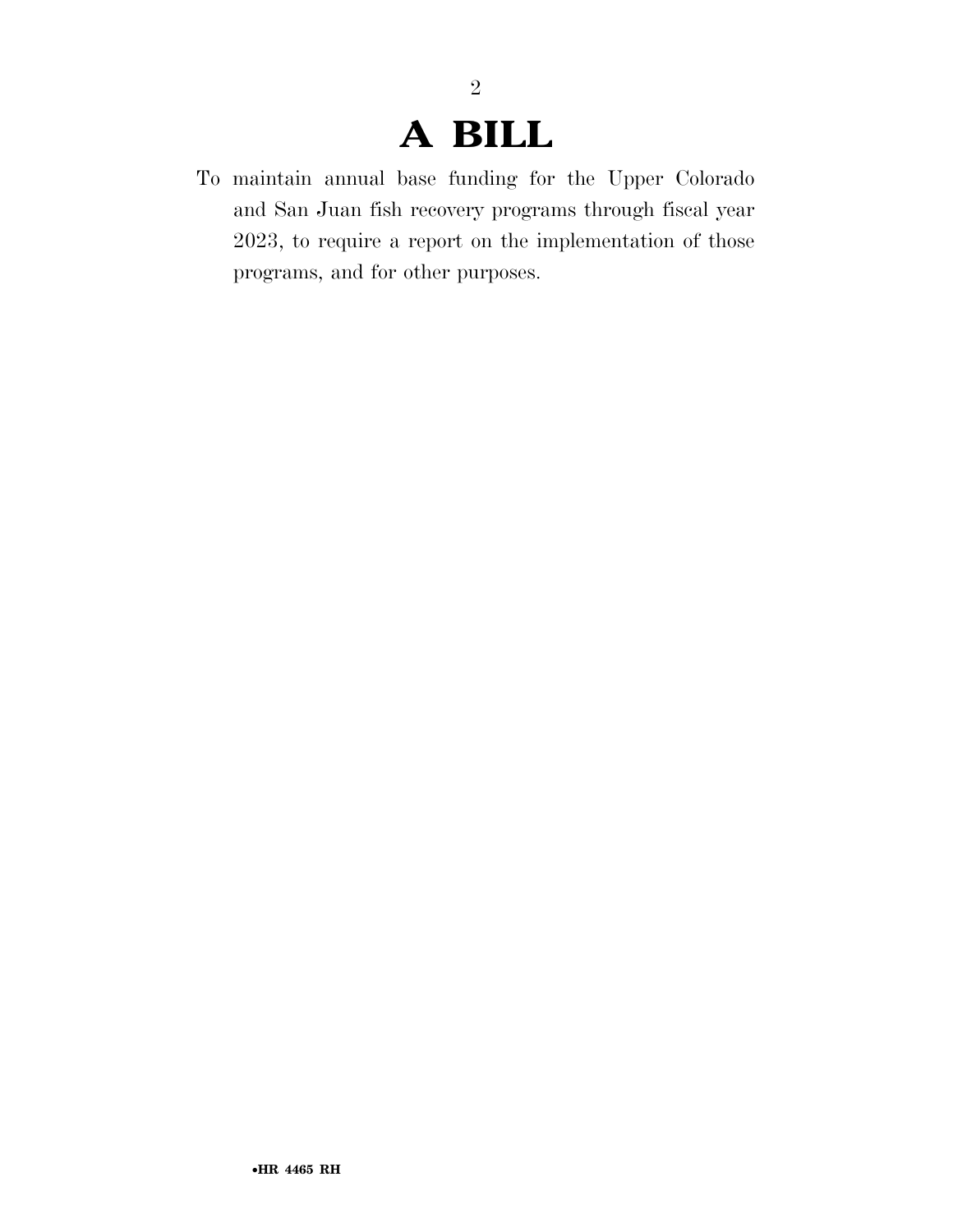| $\mathbf{1}$   | Be it enacted by the Senate and House of Representa-         |
|----------------|--------------------------------------------------------------|
| 2              | tives of the United States of America in Congress assembled, |
| 3              | <b>SECTION 1. SHORT TITLE.</b>                               |
| 4              | This Act may be cited as the "Endangered Fish Re-            |
| 5              | covery Programs Extension Act of 2017".                      |
| 6              | SEC. 2. EXTENSION OF AUTHORIZATION TO USE UPPER              |
| $\overline{7}$ | COLORADO RIVER BASIN FUND REVENUES                           |
| 8              | FOR ANNUAL BASE FUNDING OF FISH RECOV-                       |
| 9              | ERY PROGRAMS; REMOVAL OF CERTAIN RE-                         |
| 10             | PORTING REQUIREMENT.                                         |
| 11             | Section $3(d)(2)$ of Public Law 106-392 (114 Stat.           |
| 12             | 1604; 126 Stat. 2444) is amended—                            |
| 13             | $(1)$ in the fourth sentence—                                |
| 14             | $(A)$ by striking "2019" and inserting                       |
| 15             | " $2023$ "; and                                              |
| 16             | (B) by striking "; except that" and all that                 |
| 17             | follows through "capital projects and moni-                  |
| 18             | toring"; and                                                 |
| 19             | $(2)$ by striking the fifth, sixth, and seventh sen-         |
| 20             | tences.                                                      |
| 21             | SEC. 3. REPORT ON RECOVERY IMPLEMENTATION PRO-               |
| 22             | <b>GRAMS.</b>                                                |
| 23             | Section 3 of Public Law 106–392 (114 Stat. 1603;             |
| 24             | 126 Stat. 2444) is amended by adding at the end the fol-     |
| 25             | lowing:                                                      |
|                |                                                              |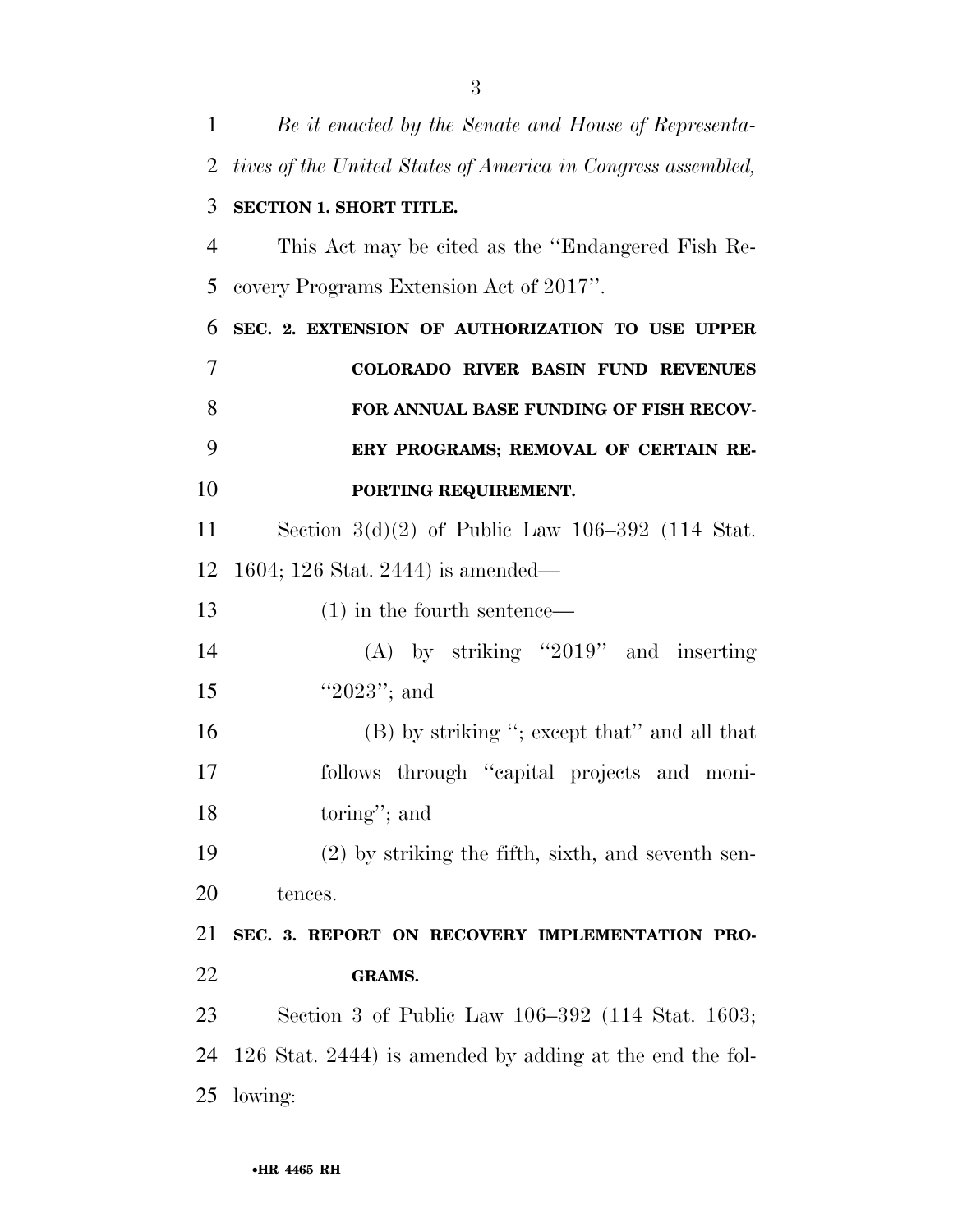| $\mathbf{1}$   | $``(j)$ REPORT.—                                   |
|----------------|----------------------------------------------------|
| $\overline{2}$ | "(1) IN GENERAL.—Not later than September          |
| 3              | 30, 2021, the Secretary shall submit to the appro- |
| $\overline{4}$ | priate committees of Congress a report that—       |
| 5              | $\lq\lq$ describes the accomplishments of the      |
| 6              | Recovery Implementation Programs;                  |
| 7              | $\lq$ (B) identifies—                              |
| 8              | $f'(i)$ as of the date of the report, the          |
| 9              | listing status under the Endangered Spe-           |
| 10             | cies Act of 1973 (16 U.S.C. 1531 et seq.)          |
| 11             | of the Colorado pikeminnow, humpback               |
| 12             | chub, razorback sucker, and bonytail; and          |
| 13             | "(ii) as of September 30, 2023, the                |
| 14             | projected listing status under that Act of         |
| 15             | each of the species referred to in clause (i);     |
| 16             | $\lq\lq$ <sup>"</sup> (C)(i) identifies—           |
| 17             | $\lq\lq$ the total expenditures and the ex-        |
| 18             | penditures by categories of activities by the      |
| 19             | Recovery Implementation Programs during            |
| 20             | the period beginning on the date on which          |
| 21             | applicable Recovery Implementation<br>the          |
| 22             | Program was established and ending on              |
| 23             | September 30, 2021; and                            |
| 24             | "(II) projected expenditures by the                |
| 25             | Recovery Implementation Programs during            |

•**HR 4465 RH**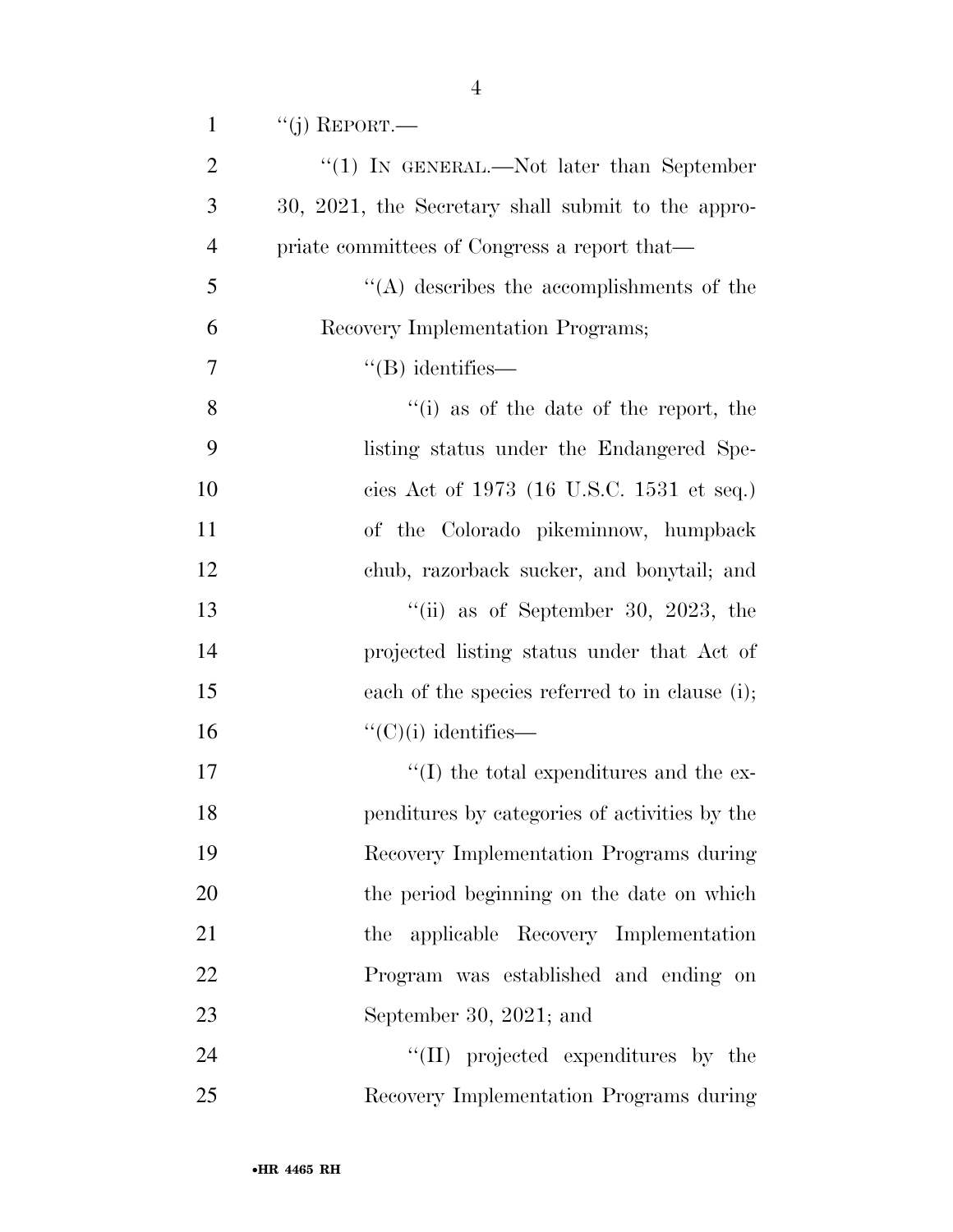| $\mathbf{1}$   | the period beginning on October 1, 2021,              |
|----------------|-------------------------------------------------------|
| $\overline{2}$ | and ending on September 30, 2023;                     |
| 3              | "(ii) for purposes of the expenditures iden-          |
| $\overline{4}$ | tified under clause (i), includes a description       |
| 5              | $of$ —                                                |
| 6              | "(I) any expenditures of appropriated                 |
| $\overline{7}$ | funds;                                                |
| 8              | "(II) any power revenues;                             |
| 9              | "(III) any contributions by the States,               |
| 10             | power customers, Tribes, water users, and             |
| 11             | environmental organizations; and                      |
| 12             | "(IV) any other sources of funds for                  |
| 13             | the Recovery Implementation Programs;                 |
| 14             | and                                                   |
| 15             | $\lq\lq$ (D) describes—                               |
| 16             | "(i) any activities to be carried out                 |
| 17             | under the Recovery Implementation Pro-                |
| 18             | gram after September 30, 2023; and                    |
| 19             | "(ii) the projected cost of the activi-               |
| <b>20</b>      | ties described under clause (i).                      |
| 21             | "(2) CONSULTATION REQUIRED.—The<br>Sec-               |
| 22             | retary shall consult with the participants in the Re- |
| 23             | covery Implementation Programs in preparing the       |
| 24             | report under paragraph $(1)$ .".                      |